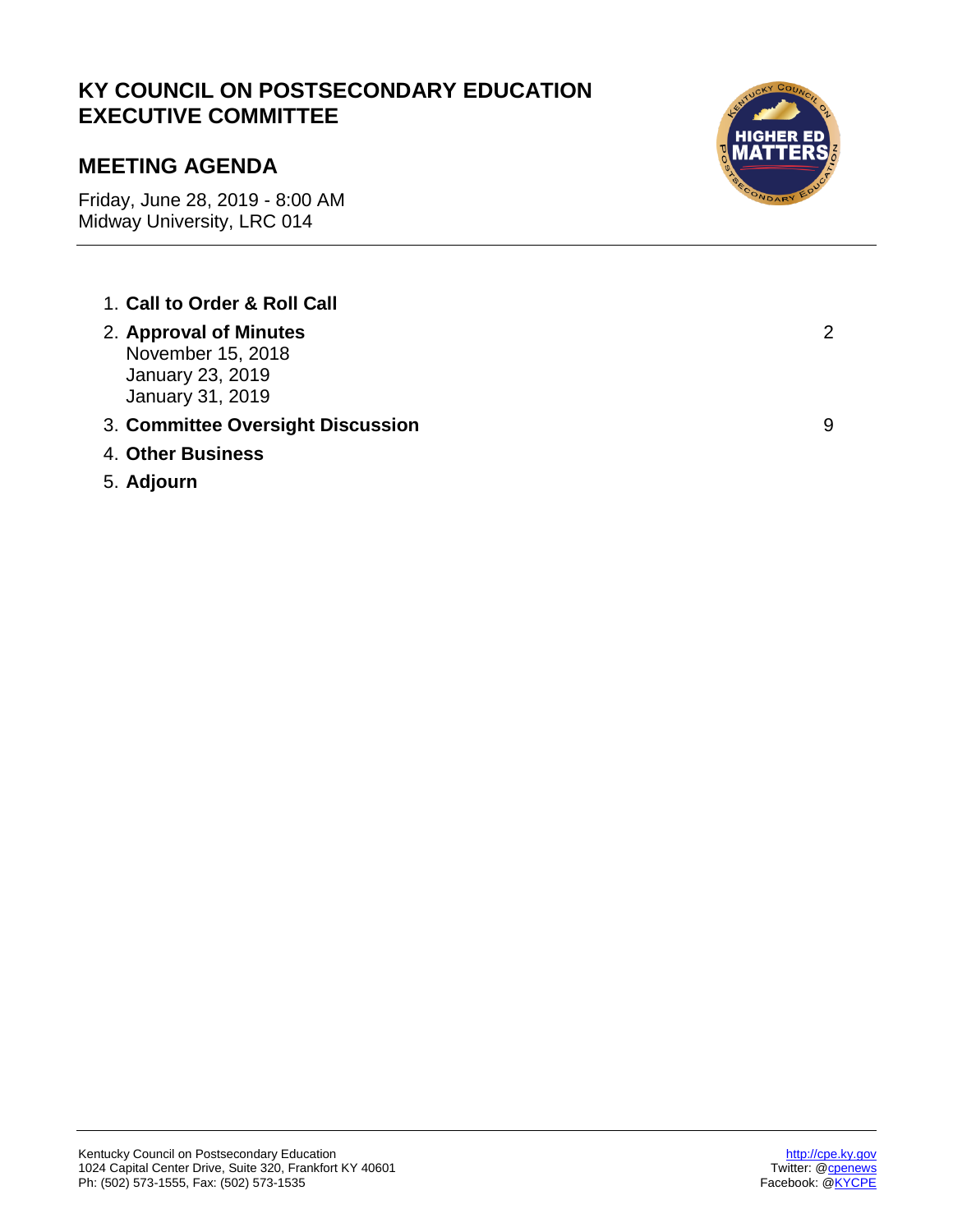#### **MINUTES** Council on Postsecondary Education

Type: Executive Committee Meeting Date: November 15, 2018 Time: 10:00 a.m. Location: Southcentral Kentucky Community & Technical College, Bowling Green

### **CALL TO ORDER**

The Executive Committee of the Council on Postsecondary Education met Thursday, November 15, 2018, at 10:00 a.m., CT, at Southcentral Kentucky Community and Technical College in Bowling Green, Kentucky. Chair Sherrill Zimmerman presided.

#### **ATTENDENCE**

Members in attendance (in person): Ben Brandstetter, Donna Moore, Kristi Nelson, and Sherrill Zimmerman.

Members in attendance (by teleconference): Lucas Mentzer

Council staff in attendance: Leslie Brown, Heather Faesy, Shaun McKiernan, Travis Powell, and Aaron Thompson.

### **APPROVAL OF MINUTES**

The minutes of the June 22, 2018 Executive Committee meeting was approved as distributed.

### **FY 2017-18 AGENCY AUDIT REPORT**

The purpose of the meeting was to review the financial audit of the Council's programs for fiscal year 2017-18. The documents reviewed by the committee were drafts; the auditors stated a final review for procedural purposes was still in process, but the final documents should not have any changes.

Due to the complexity and amount of funds flowing through the agency's budget, the Council annually contracts with an independent auditor to compile financial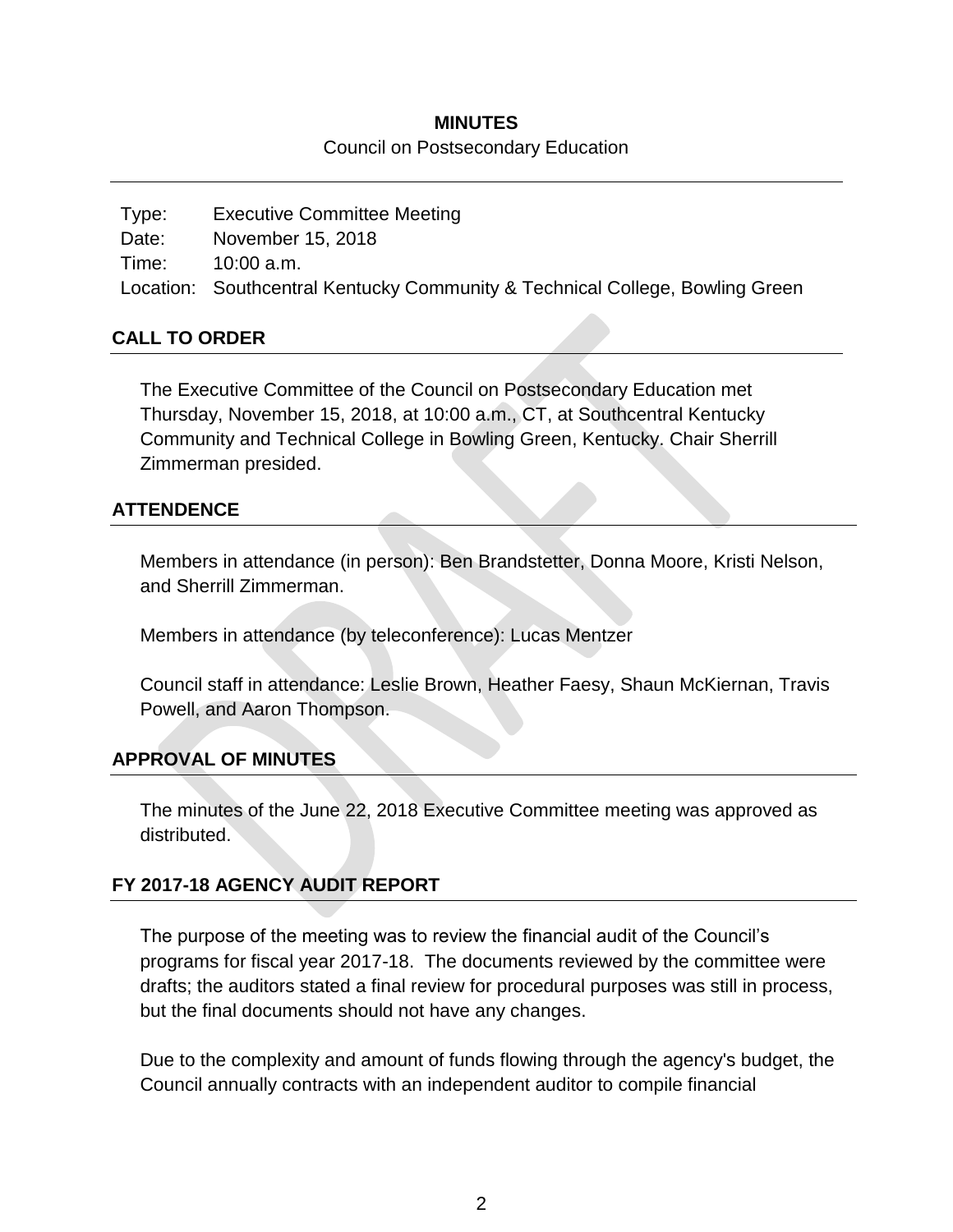statements and perform the agency's financial audit. Blue and Company LLP, a certified public accounting agency in Lexington, conducted the audit this year.

The auditors issued an unmodified opinion, stating that the Council's financial statements present fairly, in all material respects, the financial position of the governmental activities, each major fund, and the aggregate remaining fund information of the Council as of June 30, 2017, and the respective changes in financial position for the year then ended in accordance with accounting principles generally accepted in the United States of America. In addition, the expenditures of federal awards and supplementary information are fairly stated in all material respects in relation to the basic financial statements as a whole.

The firm also noted that it did not identify any deficiencies in internal control that they consider to be material weaknesses.

Mr. Norvell thanked the Council for the opportunity to serve as auditor and thanked the Council staff for their assistance during the audit. Dr. Aaron Thompson, CPE's president, thanked Mr. Norvell and Council staff.

MOTION: Mr. Brandstetter moved the executive committee approve the audit results assuming no substantive changes were made in the final document. Ms. Moore seconded the motion.

VOTE: The motion passed.

# **OTHER BUSINESS**

On October 25, 2018, the Council unanimously approved Dr. Aaron Thompson for the fourth president of the Council on Postsecondary Education. The terms of his twoyear contract were negotiated and the Committee discussed the details of the final terms. Under the terms, Dr. Thompson would receive a fixed salary with the opportunity to earn bonuses, both of which would not exceed the statutory maximum pay.

MOTION: Mr. Brandstetter moved the Executive Committee recommend the full Council approve Dr. Thompson's CPE presidential contract with the following provisions:

- Two-year contract, with option to renew
- Annual base salary of \$275,000
- Standard state benefits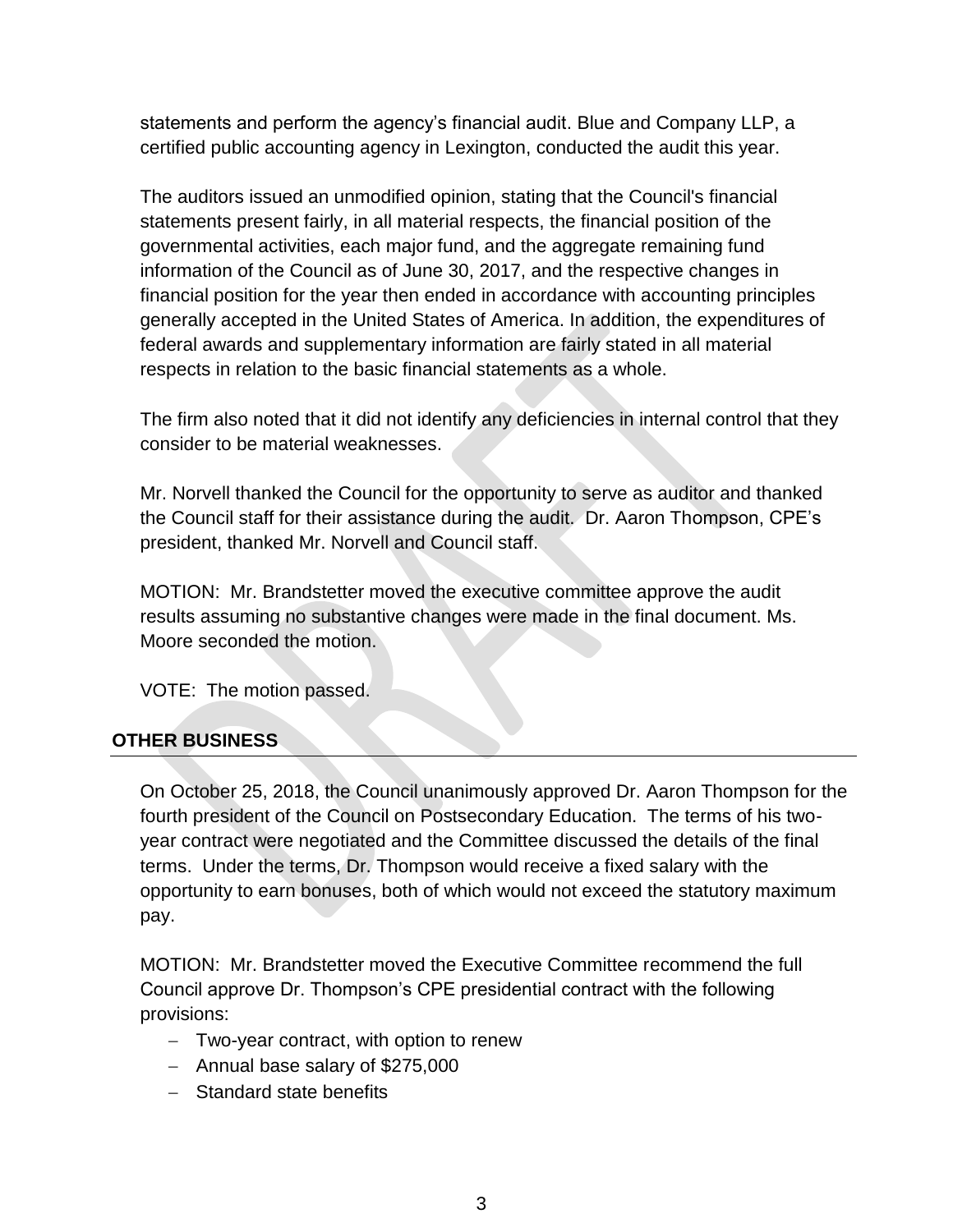- Allowance to cover all expenses related to a vehicle
- Opportunity to earn incentives for meeting specified goals in an amount up to thirty (30) percent of base salary, the total of which would not exceed the maximum salary limitations set forth by KRS 164.013.
- Authorize the chair and vice chair, on behalf of the Council, to negotiate the specified goals of the incentive plan and finalize the contract with Dr. Thompson.

Mr. Mentzer seconded the motion.

VOTE: The motion passed.

#### **ADJOURNMENT**

The meeting adjourned at 11:35 a.m., CT.

*MINUTES REVIEWED AND APPROVED BY THE EXECUTIVE COMMITTEE: \_\_\_\_\_\_\_\_\_\_\_\_\_\_\_\_\_\_*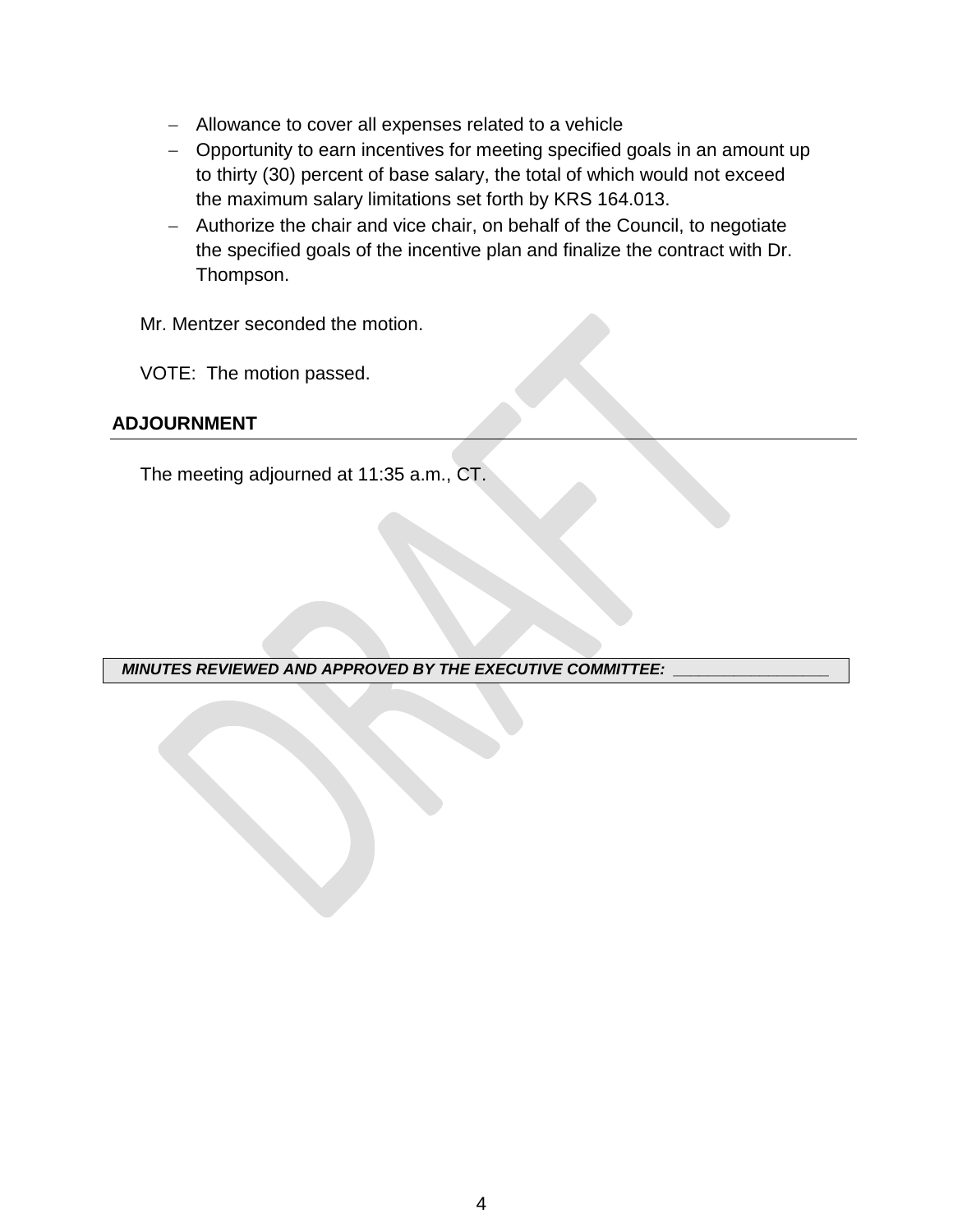#### **MINUTES**

#### Council on Postsecondary Education

Type: Executive Committee Meeting Date: January 23, 2019 Time: 2:30 p.m. Location: Council on Postsecondary Education, Conference Room B9

#### **CALL TO ORDER**

The Executive Committee of the Council on Postsecondary Education met Wednesday, January 23, 2019, at 2:30 p.m., ET, at the Council on Postsecondary Education in Frankfort, Kentucky. Chair Sherrill Zimmerman presided.

### **ATTENDENCE**

Members in attendance (in person): Lucas Mentzer.

Members in attendance (by teleconference): Ben Brandstetter, Donna Moore, Kristi Nelson, and Sherrill Zimmerman.

Council staff in attendance: Heather Faesy and Travis Powell.

#### **EXECUTIVE SESSION**

MOTION: Mr. Brandstetter moved that the Council go into executive discussion to discuss a matter involving potential litigation pursuant to KRS 61.810(1)(c). Ms. Nelson seconded the motion.

VOTE: The motion passed.

The Council remained in executive session for 47 minutes.

MOTION: Mr. Mentzer moved that the Council go back into open session. Mr. Brandstetter seconded the motion.

VOTE: The motion passed.

Chair Zimmerman confirmed that no action was taken in executive session and all discussion pertained to the matter was identified in the motion.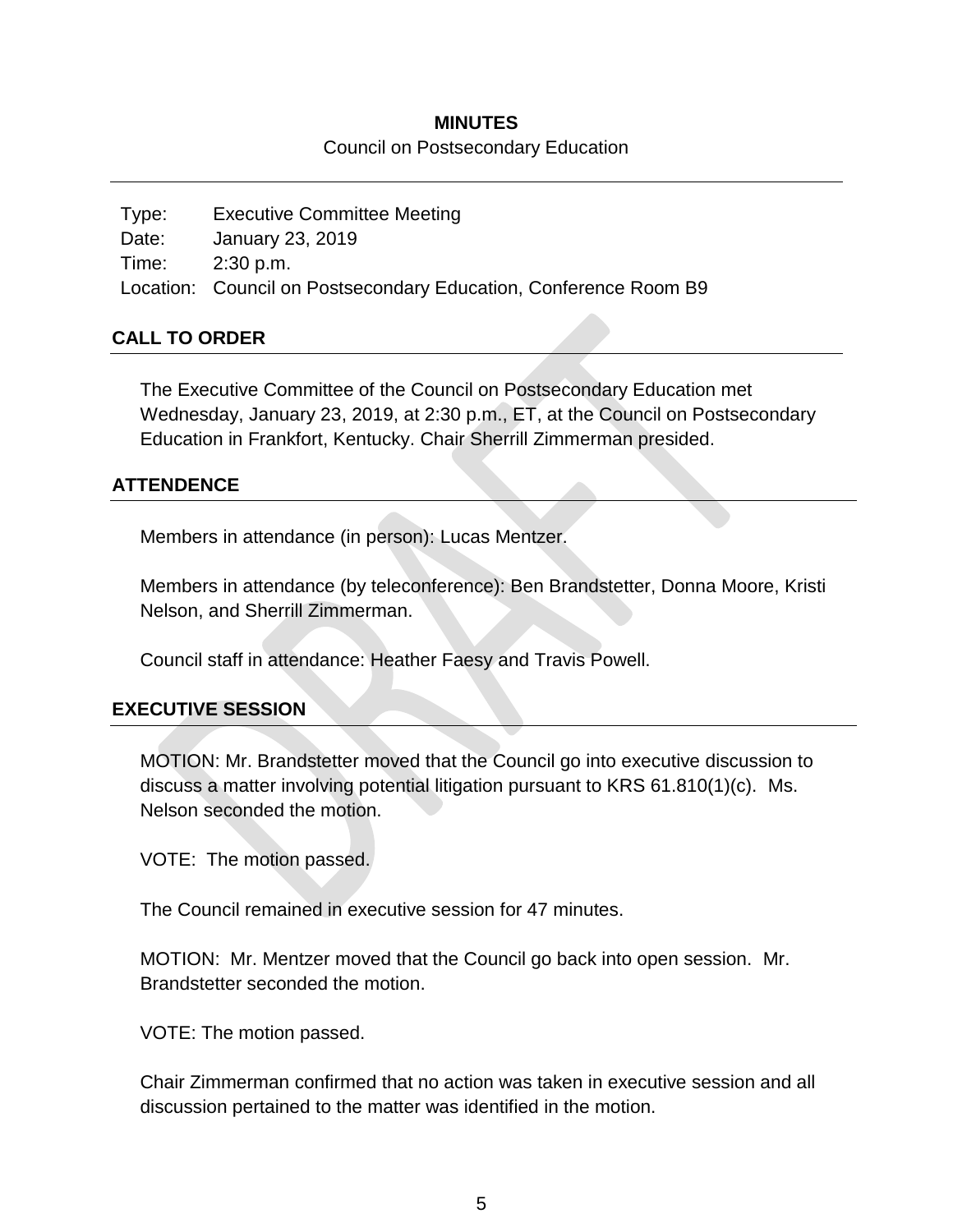#### **PERFORMANCE MEASURES OF CPE PRESIDENT CONTRACT**

Mr. Brandstetter provided an update on the discussions and development of the potential performance measures to be added to President Thompson's two-year contract. The committee members discussed whether the measures should be qualitative or quantitative or a mixture of both. Due to the complexity of the issue, the committee decided to adjourn and meet again before the end of the month.

#### **ADJOURNMENT**

The meeting adjourned at 4:00 p.m. ET.

*MINUTES REVIEWED AND APPROVED BY THE EXECUTIVE COMMITTEE:*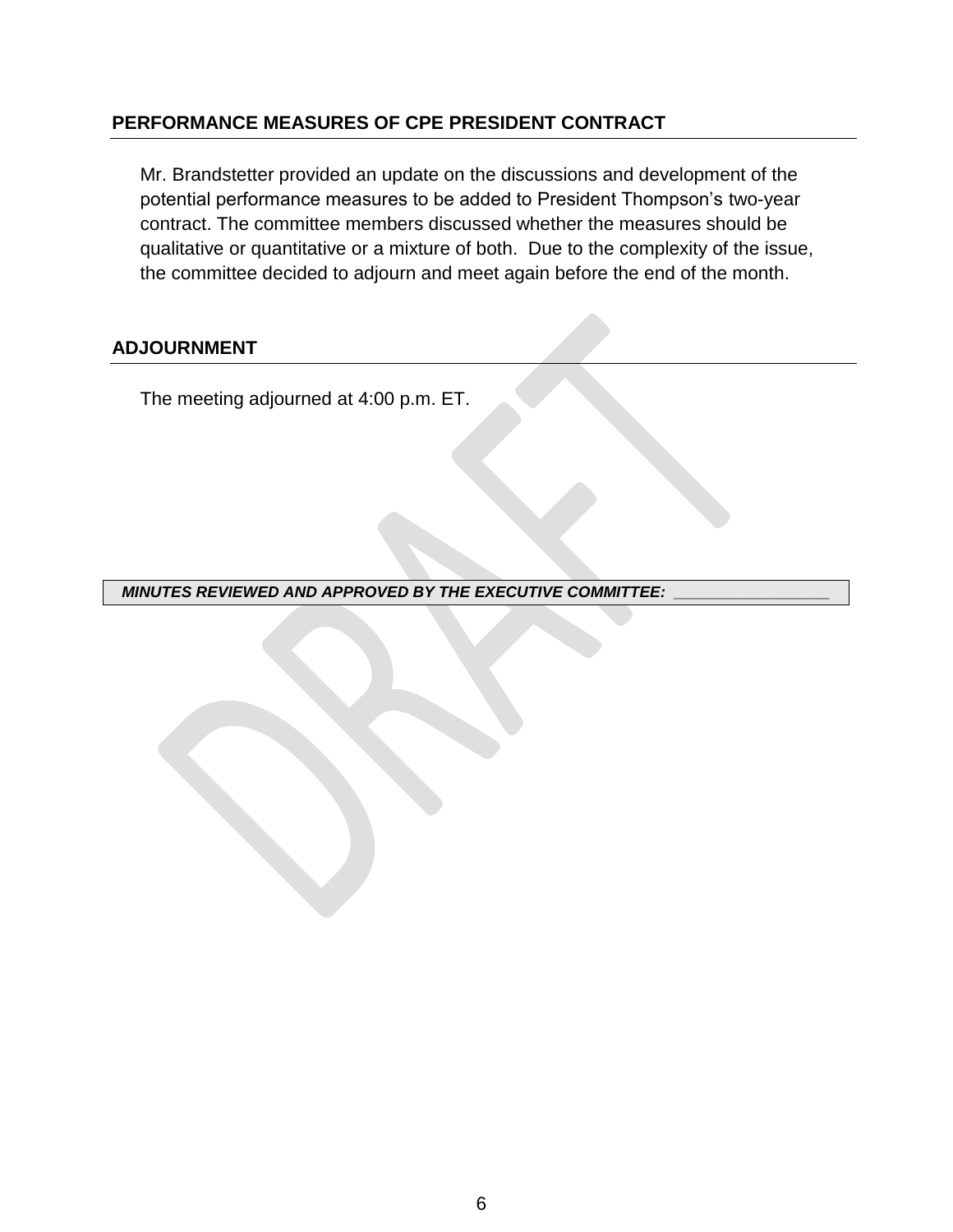#### **MINUTES**

#### Council on Postsecondary Education

Type: Executive Committee Meeting Date: January 31, 2019 Time: 9:00 a.m. Location: Council on Postsecondary Education, Conference Room B

### **CALL TO ORDER**

The Executive Committee of the Council on Postsecondary Education met Wednesday, January 31, 2019, at 9:00 a.m., ET, at the Council on Postsecondary Education in Frankfort, Kentucky. Chair Sherrill Zimmerman presided.

### **ATTENDENCE**

Members in attendance (by teleconference): Ben Brandstetter, Lucas Mentzer, Kristi Nelson, and Sherrill Zimmerman.

Council staff in attendance: Heather Faesy, Travis Powell, and Aaron Thompson.

### **EXECUTIVE SESSION**

MOTION: Ms. Nelson moved that the Council go into closed session as provided in KRS 61.810(1)(f) for specific discussions related to the CPE President contract. Mr. Brandstetter seconded the motion.

VOTE: The motion passed.

The Council remained in executive session for 45 minutes.

MOTION: Mr. Mentzer moved that the Council go back into open session. Ms. Nelson seconded the motion.

VOTE: The motion passed.

Chair Zimmerman confirmed that no action was taken in executive session and all discussion pertained to the matter was identified in the motion.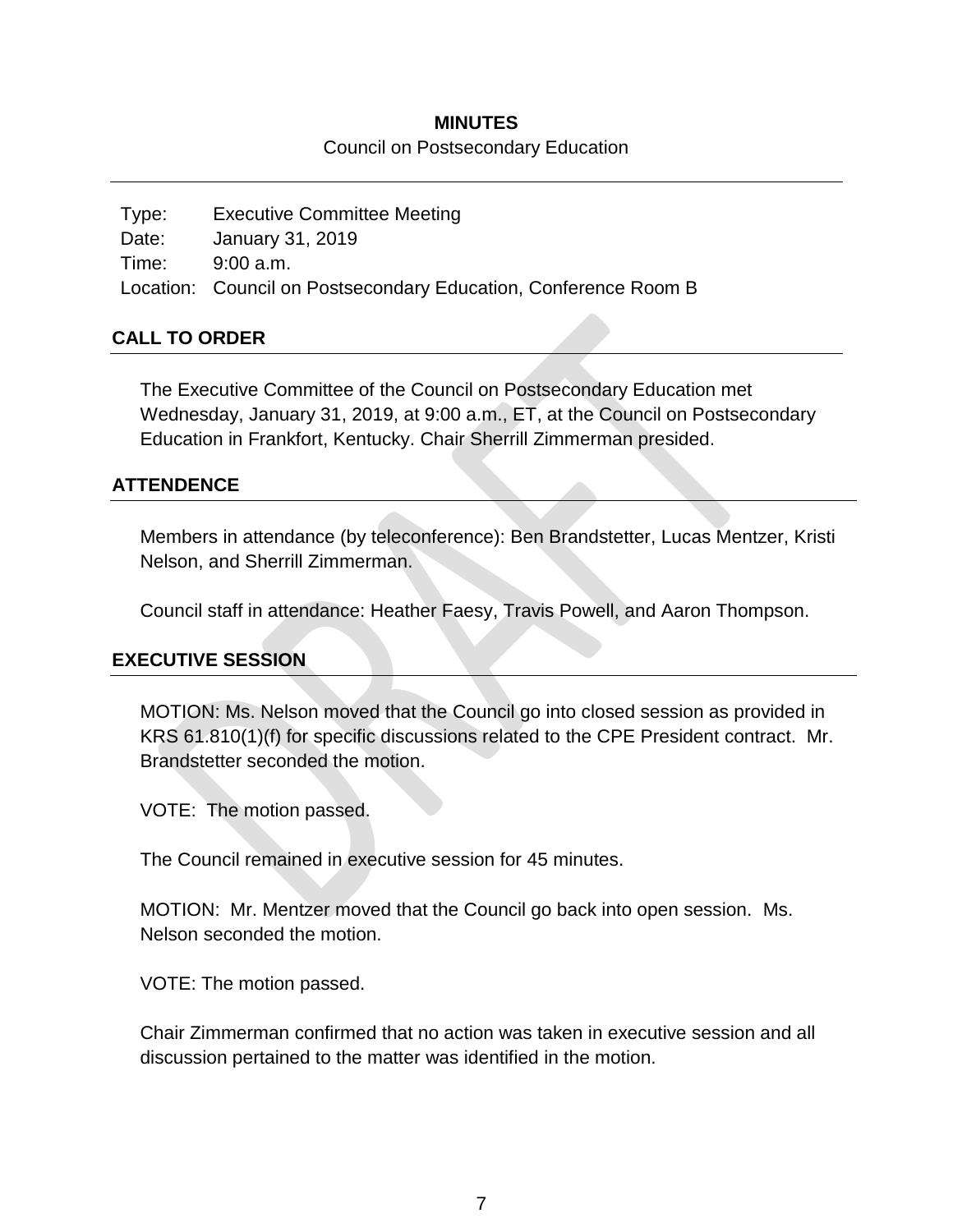## **PERFORMANCE MEASURES OF CPE PRESIDENT CONTRACT**

MOTION: Mr. Brandstetter moved that the executive committee approve an incentive plan addendum to be added to the president contract for Dr. Aaron Thompson, which contains the following provisions:

- Incentives may be earned with a bonus compensation of up to 30 percent of base pay;
- Incentive amounts shall be awarded annually; and
- Incentive bonus amounts shall be determined by the executive committee, and are based upon their agreed completion level of the goals set for the calendar year.

Further, the motion included the following incentive goals for Dr. Thompson for the 2019 calendar year, in which align with the three sections of the statewide strategic agenda:

- (1) Opportunity Improve College Affordability: Work with institutions and KCTCS to develop and implement tuition and institutional financial aid models to enhance student recruitment, retention and completion.
- (2) Success Strengthen Postsecondary-Workforce Alignment: Work with campuses leaders, policy makers, and business and industry leaders to develop and advance strategies to strengthen career pathways for students.
- (3) Impact Perform a strategic review of undergraduate academic programs.

Mr. Mentzer seconded the motion.

VOTE: The motion passed.

### **ADJOURNMENT**

The meeting adjourned at 9:55 a.m. ET.

#### *MINUTES REVIEWED AND APPROVED BY THE EXECUTIVE COMMITTEE: \_\_\_\_\_\_\_\_\_\_\_\_\_\_\_\_\_\_*